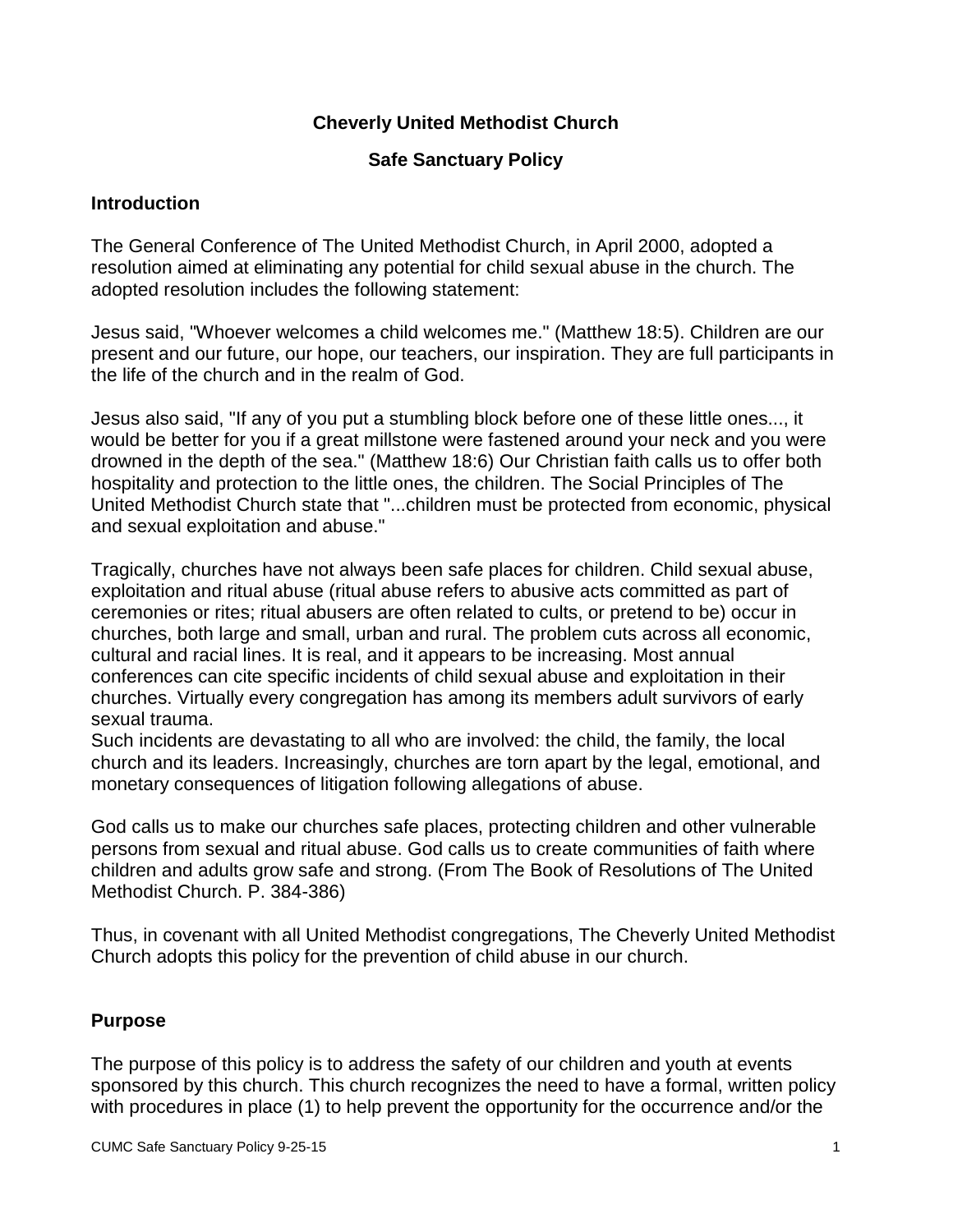appearance of abuse of children and youth and (2) to help protect workers from false accusations and/or suspicions.

There are three types of abuse. Verbal Abuse is any verbal act that humiliates, degrades or threatens any child or youth. Physical Abuse is any act of omission or an act that endangers a person's physical or mental health. Sexual abuse is the sexual exploitation of another person.

The following policy and procedures are not based on a lack of trust in workers, but are intended to protect our preschoolers, children, youth, workers, employees, volunteers and the entire church body. Careful and confidential documentation is essential to show compliance with policies, to verify information as needed, and to have an accurate record in the case of an incident.

## **Covenant Statement**

The Cheverly United Methodist Church hereby pledges to conduct the ministry of Jesus Christ in ways that assure the physical and emotional safety and spiritual growth of all of our children, youth and vulnerable adults as well as all of our workers with children, youth and vulnerable adults. We will follow reasonable safety measures when selecting and recruiting workers; we will implement appropriate operational procedures in all areas of programming and care; we will train our workers with children and youth on our procedures and policies; and we will have a clearly defined procedure for reporting a suspected incident of abuse consistent with Maryland state law.

### **Supervision of children and youth**

An adult is anyone 18 years of age or older. A youth assistant is anyone under the age of 18 who may work with children and youth only when supervised by at least two adults over the age of 18 years. Youth assistants should not be in charge of, nor left alone with children and youth. Observation of activities in rooms is essential, whether it is done by windows, open doors, glass doors, electronic technology, etc.

Supervision for Nursery/childcare

- Whenever possible, there shall be a minimum of two (2) adults per room or within line of sight.
- Whenever possible State Childcare Minimum Standards shall be followed, particularly in relation to the number of adults to child ratio.

Supervision of children and youth

- The "2 Adult Rule" shall be observed (2 adults per classroom, 2 adults within line of sight) whenever possible.
- Any one-to-one mentoring or consulting shall be conducted in sight of another adult.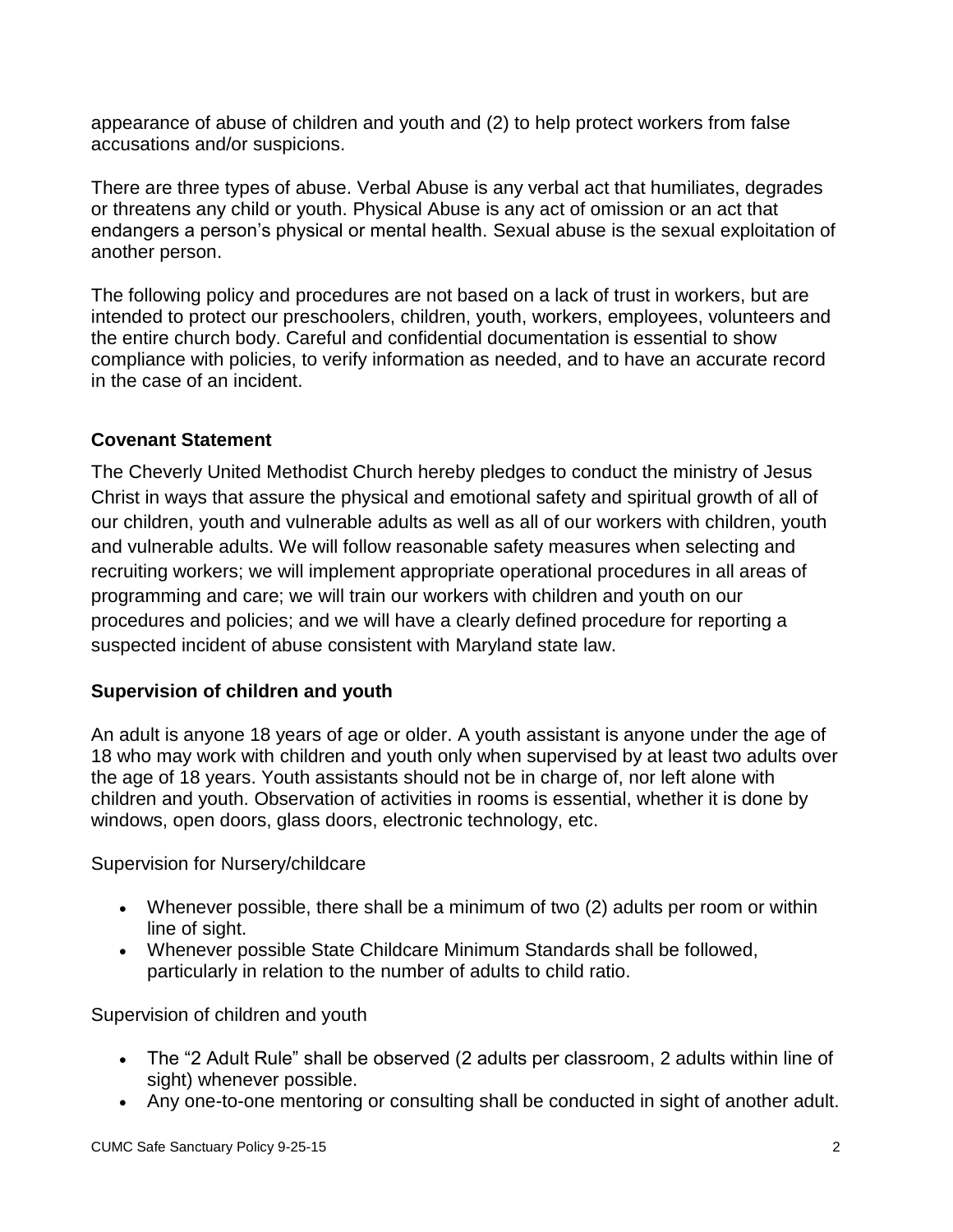Understanding that there is safety in numbers, one adult can be in contact with multiple youth (6th-12th grade) so long as they are in line of sight of other adults.

At events that require overnight accommodations:

- We strongly recommend that at least (2) adults be present in every room.
- When staying in a hotel, adults shall sleep in separate rooms from children/youth; or if necessary for children/youth to share a room with an adult, adults shall sleep in separate beds from children/youth so long as any one adult shall not be alone with any one child/youth.
- Recognizing accommodations may be restrictive in some cases one adult is adequate, so long as any one adult shall NOT be alone with any one-child/youth.

Transportation of child and youth:

Adult drivers of children, youth, and vulnerable persons will show their current driver's license, proof of insurance policy, and registration to the activity leader prior to any event requiring driving. No person under the age of 18 will be considered as a driver.

# **Screening for Adults**

Careful screening is one way to prevent the abuse of children and youth. Screening calls for a careful gathering and review of information in search of those who can provide safe and caring supervision in a safe environment.

Guidelines for the recruitment of paid staff and volunteers

Pastors, all paid and volunteer workers in the church who have either direct, unsupervised access or indirect and/or supervised access to children, youth, and vulnerable adults in any ministry setting are required to be recruited and selected using the following procedures:

- 1. Written Position Guidelines: Be provided written position guidelines for positions in children, youth and vulnerable adult ministries, including identification of essential functions of the job. This Safe Sanctuaries Policy: For the Protection of Children, Youth and Other Vulnerable Persons will be attached to each position guideline.
- 2. Application, References, Interview: All paid staff will fill out an application, provide two references, and be interviewed by the appropriate committee or board before beginning to work in children, youth, or vulnerable persons ministries at the church. References should be checked before the interview. Volunteers who express an interest in working with children, youth, or vulnerable persons ministries will have a meeting with the leader of that ministry subsequent to background check and prior to beginning ministry in order to discuss the appropriate position guidelines.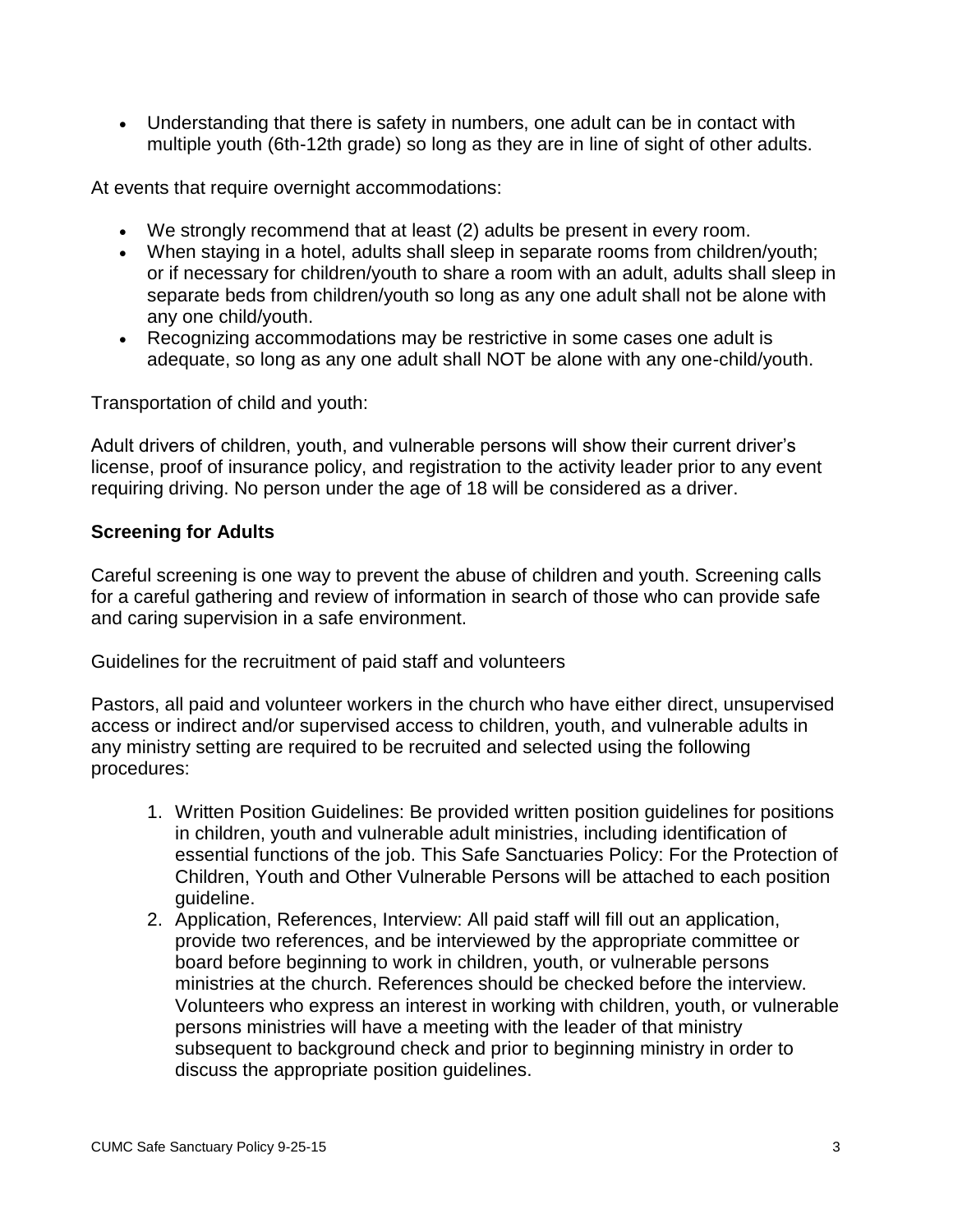- 3. Background Checks: All Cheverly United Methodist Church staff will initially undergo a criminal history check and a child abuse history check for the state in which they currently reside. This is required prior to the staff beginning their ministry at the church. Every three years thereafter, all Cheverly United Methodist Church staff will subsequently undergo a criminal history check and a child abuse history check for each state in which they have resided since his/her last clearance.
- 4. Record Maintenance: All background checks will be maintained in a confidential secure location with limited access.
- 5. Restrictions: Adults convicted of child abuse (sexual abuse, physical abuse or emotional abuse), or named as the perpetrator in a founded or indicated child abuse report through a designated state or county agency, or who are under investigation for, or who have charges pending for child abuse, will not be accepted for ministry positions (paid or volunteer) working with children, youth, or vulnerable persons in any church sponsored activity or setting.

### **Volunteers**

Volunteers who work with children and youth will be required to submit the following three forms:

- 1. Volunteer Application
- 2. Sexual Misconduct Questionnaire
- 3. Child and Youth Protection Policy Statement
	- a. Volunteers will be carefully screened by contacting given references.
	- b. If needed, background checks for CUMC's volunteers will be paid through the church budget. Background checks for volunteers for other organizations are the responsibility of that organization.
	- c. Only the Senior Minister and/or Church Administrator will see the results of the members will be informed of individuals who are not cleared. All background checks will be kept confidential.

# **Training**

This church shall develop and implement training and orientation procedures for all persons (including youth assistants) who work with children and youth. Training shall include this policy, and appropriate discipline, appropriate physical and emotional boundaries, and leader misconduct as described in this policy. No person shall, after this policy becomes effective, have any direct or indirect contact with children and/or youth until they have completed this training program. We recommend that at the beginning of each event a review of this policy be conducted.

The guidelines of these policies and procedures create a status of Safe Sanctuary Certification with this church. Adults thus certified are entrusted with the title "Certified Local Church Safe Sanctuary Worker with Children and Youth".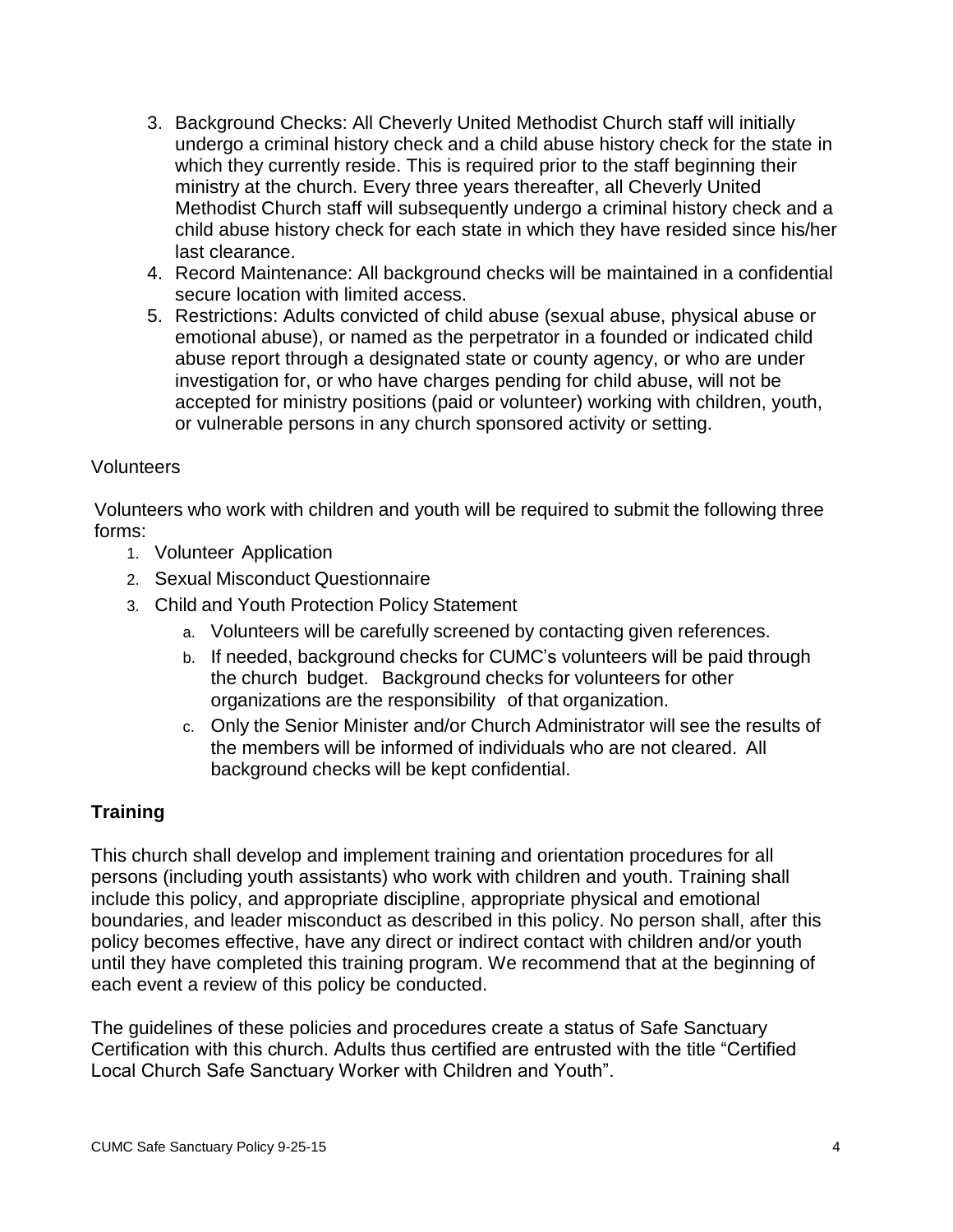### **Responding to Allegations of Child Abuse**

Suspected incidents of child abuse should be immediately reported to the pastor. Never discuss allegations with other people except law enforcement or designated state/county investigators. It is the job of the staff to handle these matters in a professional and caring manner and to notify the proper authorities and district superintendent who will handle most inquiries about the alleged abuse.

In consideration of the alleged victim, the best way to respond to people, including children, who allege they have been abused is to assure them of your concern for their safety and well-being. If potential victims are in the abuse setting, take them to another open, safe spot in view of people. Have someone safe and familiar stay with the victim at all times. Do not leave them alone for even a moment.

Because abuse takes away power and control from the victim, victims need to be informed of and have knowledge of what is and will be happening. Keep them in the communication loop at all times in an age appropriate way.

## **Policy for Registered Sex Offenders**

Maryland, the District of Columbia and West Virginia all maintain registries of sex offenders, which attempt to list all persons residing anywhere in those jurisdictions who have been convicted by a court of law of any of a very wide variety of sexual offenses. The registry in all three jurisdictions is available for public review and may be searched online at:

Maryland: http://www.dpscs.state.md.us/sorSearch

District of Columbia: http://sexoffender.dc.gov

West Virginia: https://apps.wv.gov/ StatePolice/SexOffender/Forms

Contrary to popular belief, these Sex Offender Registries are *not* limited to listing convicted "pedophiles," which, strictly speaking, describes persons with a primary sexual interest in prepubescent children aged 13 or younger. Rather, the Registries include sex offenders whose victims, depending on the crime, may include minors as old as 17 years of age or even adults.

From time to time, a local church pastor or church leader learns that a member, or any person who regularly frequents church premises for worship or other reasons, is a registered sex offender. When that happens, and even while resolutely affirming every person's need to be part of a faith community and receive redemption, we hold in balance the imperative to do all we can to keep all our parishioners safe, especially (but not only) our children and youth. To that end, in striving to maintain an environment of love and safety for all, we believe the congregation's process for responding to such information should include the following components: